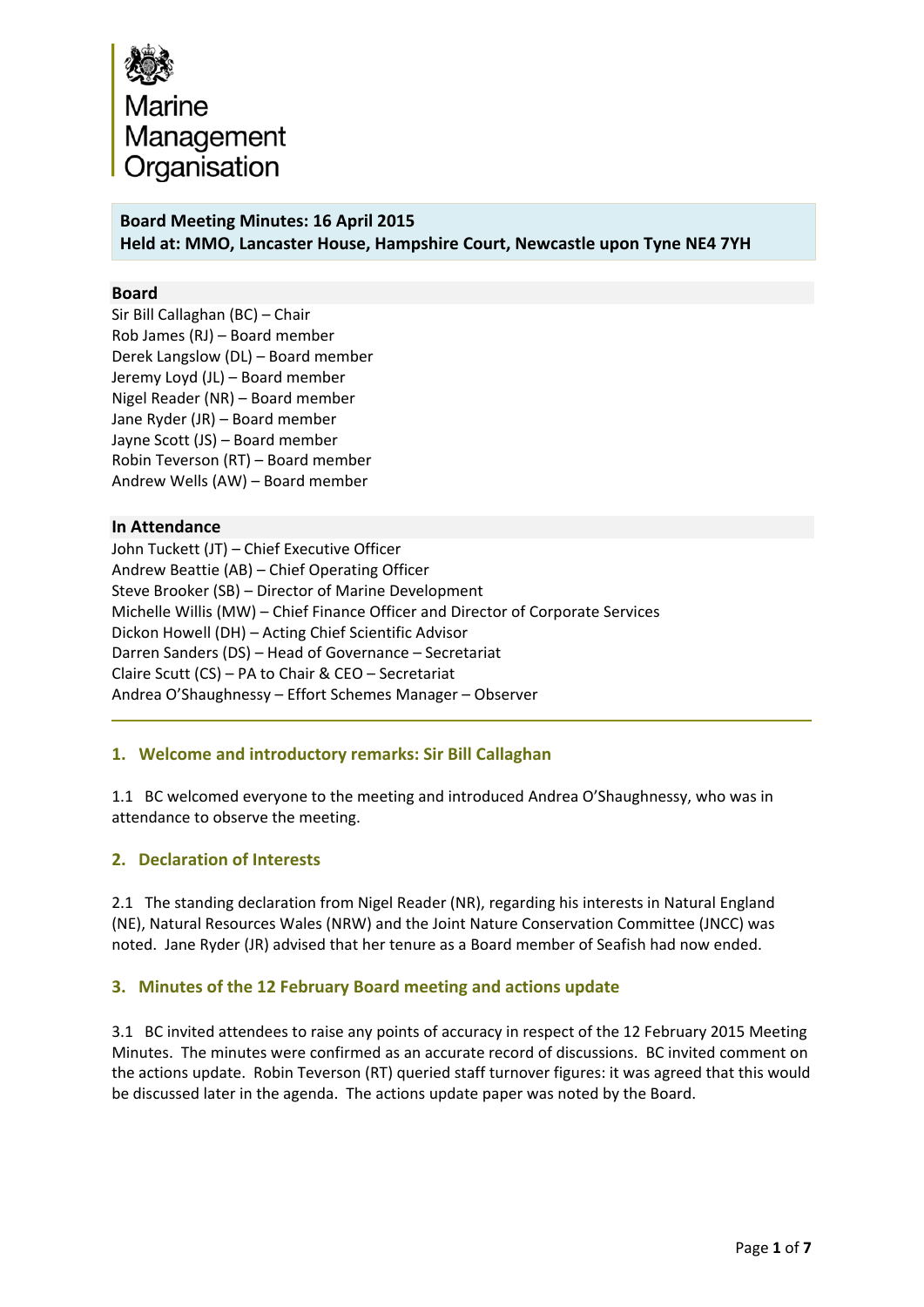# **4. 18 March 2014 Audit and Risk Assurance Committee (ARAC) update**

4.1 NR presented to the Board a paper detailing business conducted at the 18 March 2015 ARAC meeting. NR asked the Board to note the update and the 18 March 2015 draft meeting minutes provided. NR set out a few key highlights from this meeting, including an ARAC review of effectiveness exercise. NR advised the Board that the exercise concluded that the ARAC was effective and that just a small number of follow‐on actions were identified.

4.2 NR continued to update the Board and touched upon progress in delivering the 2014/15 Audit Plan and the interim Annual Report and Accounts. The Board welcomed NR's update and noted the paper.

# **5. Triennial Review – next steps and action plan**

5.1 John Tuckett (JT) presented an update to the Board on the MMO's Triennial Review. The Board had a detailed discussion regarding each of the conclusions of the Triennial Review report.

5.2 It was acknowledged that due to the delay in the publishing of the report, some conclusions had been overtaken by the MMO's new Corporate Plan approach and General Election priorities.

5.3 The Board took the opportunity to discuss various aspects of the review and the proposed response in some detail as well as the potential for different ways of working across the organisation.

5.4 The conclusion relating to Cultural Capability afforded Dickon Howell (DH) an opportunity to update the meeting on Evidence. DH informed the Board that he had been reviewing the Strategic Evidence Plan over the last 3 months and described the development of good liaison with academia. DH said he was also developing his links with NERC (Natural Environment Research Council) to ascertain if there were funding streams the MMO could tap into.

5.5 Under the Customer Experience conclusion AB gave an update on the proposed Fisheries Panel advising that an initial orientation meeting had gone well. AB said that outputs from the formal meetings would be recorded via a monthly Newsletter which members would sign off. SB advised that the Coastal Concordat and Fast Track Licensing continue.

5.6 JT informed members that the Triennial Review Action Plan would be prepared for discussion at the next Board meeting.

**Action 35/01:** Triennial Review Action Plan to be finalised and presented to the Board for discussion in July 2015.

# **6. Strategic and Corporate Risks**

6.1 JT updated the Board on his perspective of the Strategic and Corporate Risks faced by the MMO and presented a series of potential Risks for the Board to reflect upon and discuss.

6.2 The Board had a wide‐ranging discussion on the Strategic Risk and future challenges faced by the organisation. Jayne Scott (JS) expressed concern about having a separate Board Risk Register as well as an organisational Risk Register.

6.3 Following further discussion, it was agreed that the issues identified by JT were a 'set of subject matters' which were appropriate for the Board to consider and JT would update the Board on progress at each meeting to enable them to consider priorities.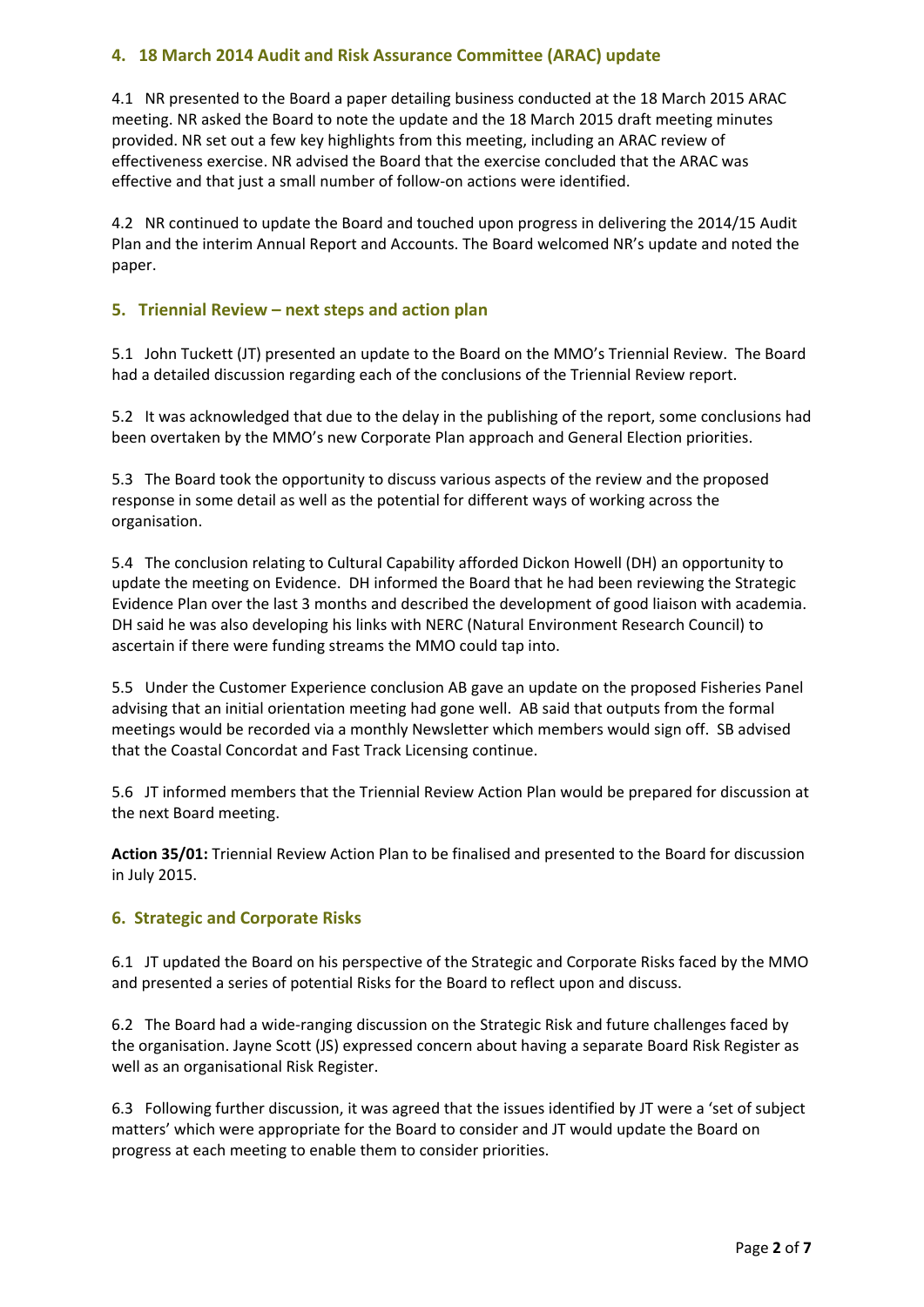6.4 The Board agreed that in light of their conversation this would be a prudent time to refresh the current Risk Register.

**Action 35/02:** CEO and Directors to refresh current Risk Register

**Action 35/03:** JT to update Board Members on progress regarding each of the issues identified at each Board Meeting

# **7. Maritime Growth Study: keeping the UK competitive in a global market**

7.1 JT presented a paper inviting the Board to consider and discuss the Maritime Growth Study drawing attention to a graph which depicted the UK's maritime contribution to the economy and the fact that there was no mention of fisheries in the published figure.

7.2 JT stated that although the date of the consultation has passed he would be happy to feed in an MMO contribution if board members had an appetite to do so.

7.3 Jeremy Loyd (JL) expressed surprise that the survey did not have an MMO/Marine Planning reference and JS pointed out that there was no mention of balancing economic growth with the environment and protecting seas.

7.4 The Board agreed that JT would put together some information to contribute to the survey and liaise with the Board on its submission.

**Action 35/04:** JT to put together a MMO contribution to the Maritime Growth Study and liaise with the Board prior to it's to submission to DfT.

## **8. Refresh of 2014‐17 Corporate Plan Targets**

8.1 JT presented to the Board a paper detailing a refresh of the 2014‐17 Corporate Plan targets for 2015/16. The Board discussed the Key Steps and Key Performance Indicators. The Board agreed that the targets will need to reflect priorities of the Remuneration Committee, to be discussed later. The Board also recommended further consideration in respect of Strategic Outcome three, suggesting that it should describe clearer the outcomes and not just the process.

8.2 The Board discussed the service standards to be published, noting a large number of 100% targets. It was agreed that 100% targets can be difficult to attain: it was agreed that the Senior Management Team would consider where this might be a statutory requirement or where there might be discretion to adjust appropriately.

8.3 JT confirmed that the refreshed targets will be implemented for the 15/16 reporting year and sign-off from the Secretary of State will be required, in advance of publication in July 2015. The Board concluded discussion by giving their approval as to the refreshed targets, subject to a few minor tweaks to reflect today's discussion.

# **9. 2015/16 Budget allocation**

9.1 Michelle Willis (MW) presented to the Board a paper setting out the rationale for the 2015/16 budget allocation, asking the Board to agree the budget allocations for the current financial year and to note their allocation across the key categories of expenditure.

9.2 MW set out the background leading to this budget allocation, describing financial management measures and processes in 2014/15. MW confirmed that the Delegated Budget and Authorities for 2015/16 letter had been received in March 2015, and that this confirmed a total budget allocation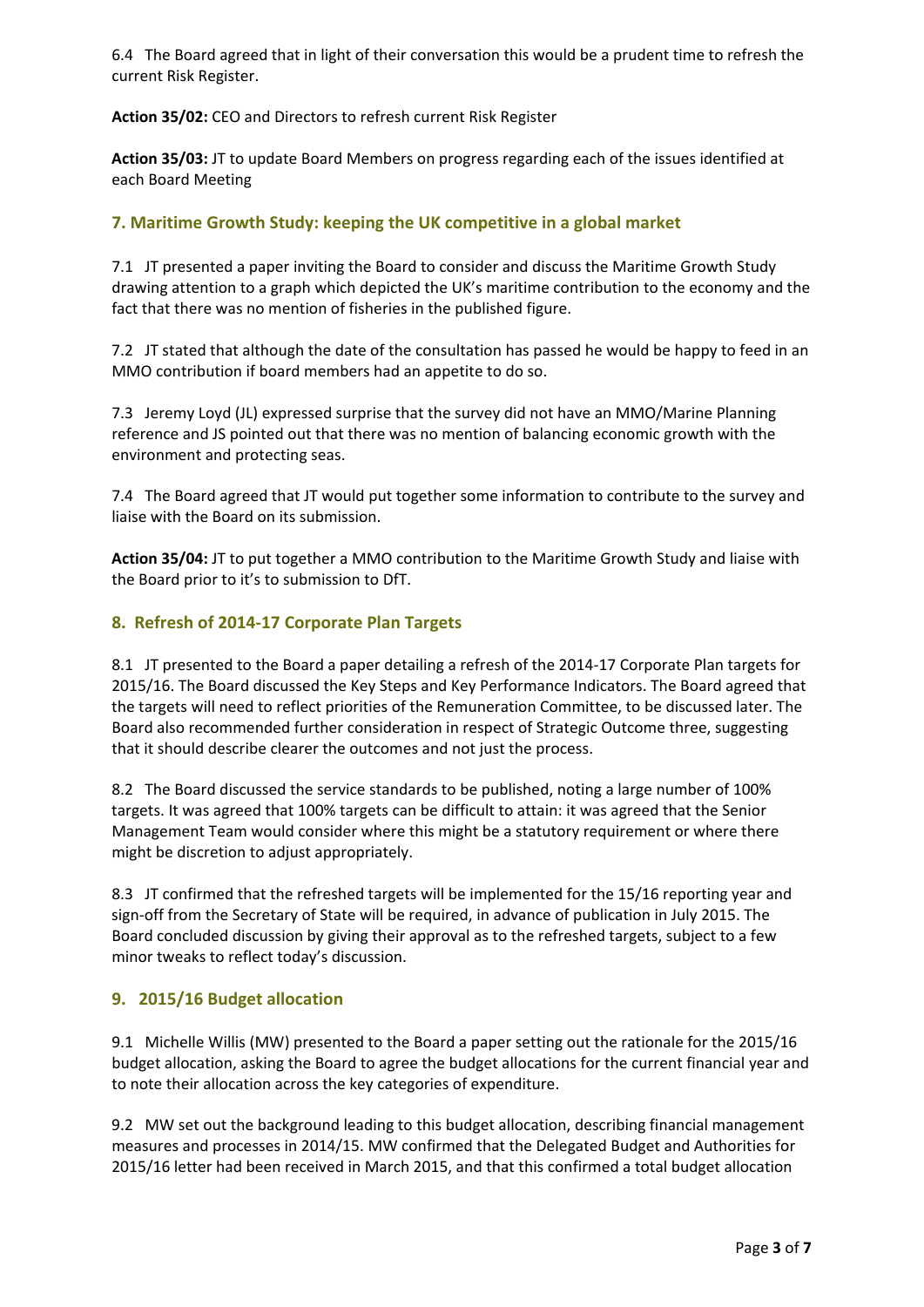(including depreciation and capital) of £18.356m, confirming the exclusion of £3.1m for the Defra recharged services of Estates, ICT and Procurement. MW confirmed that a small percentage of the budget allocation had been ring‐fenced to meet possible future restrictions.

9.3 MW continued to discuss in detail the allocation, engaging the Board on Pay Remit; funding from the European Maritime and Fisheries Fund and legal costs. The Board welcomed the discussion and confirmed their approval of the 2015/16 budget allocation.

# **10. Policies: Anti‐Fraud and Bribery, Disclosures in the Public Interest (Whistleblowing), How we handle serious allegations about our staff**

10.1 MW presented a paper to invite the Board to consider and discuss three key policies, namely: Anti-Fraud and Bribery; Disclosures in the Public interest (Whistleblowing); and How we handle serious allegations about our staff.

10.2 MW advised that these policies had been developed or updated to bridge gaps in MMO's current suite of policies. MW described the updates to the Anti‐Fraud and Bribery Policy as ones which would protect and educate staff. MW went on to say that the updates to the Whistleblowing Policy gave it further rigour and that the Policy on Handling Serious Allegations about staff was a new, bespoke policy which gave clarity on the process and how such allegations would be handled.

10.3 Robin Teverson (RT) welcomed the policies but raised the fact that he did not consider the Handling Serious Allegations about staff policy defined sufficiently how staff should respond if they were approached by an external source and sought assurance that staff would feel secure in coming forward. MW acknowledged that she was aware of risk in this regard and would take forward as part of the staff training which would accompany the launch of the policies.

10.4 Nigel Reader (NR) raised a further point as to whether the Remuneration Committee should have a role where allegations of staff are involved. Jayne Scott (JS) agreed that a role around governance may be appropriate in certain circumstances.

10.5 JS suggested that before the Whistleblowing Policy is formalised, it would be prudent to check Public Concern at Work best practice. In addition, JS raised the fact that consideration should be given some clarification of the wording at 2.2 of the Handling Serious Allegations about staff policy offering guidance as to what type of allegation would not be covered by our Customer Complaints Policy.

10.6 Following discussion, it was agreed that the launch of the policies would be communicated to staff as part of a tranche of on‐going refresh and normal good governance.

10.7 The Board considered and noted the policies and subject to the suggestions above were content.

# **11. Pathway to 2021 for Marine Plans**

11.1 Steve Brooker (SB) presented a paper to provide the Board with the proposed approach for delivery of all of England's Marine Plans by 2021.

11.2 SB reminded the Board that three options were considered back in June 2014. Following further consideration this was then reduced to two options which were discussed further at Defra's Marine Programme Board and after careful deliberation the decision was reached that the preference would be to take all plans forward at the same time.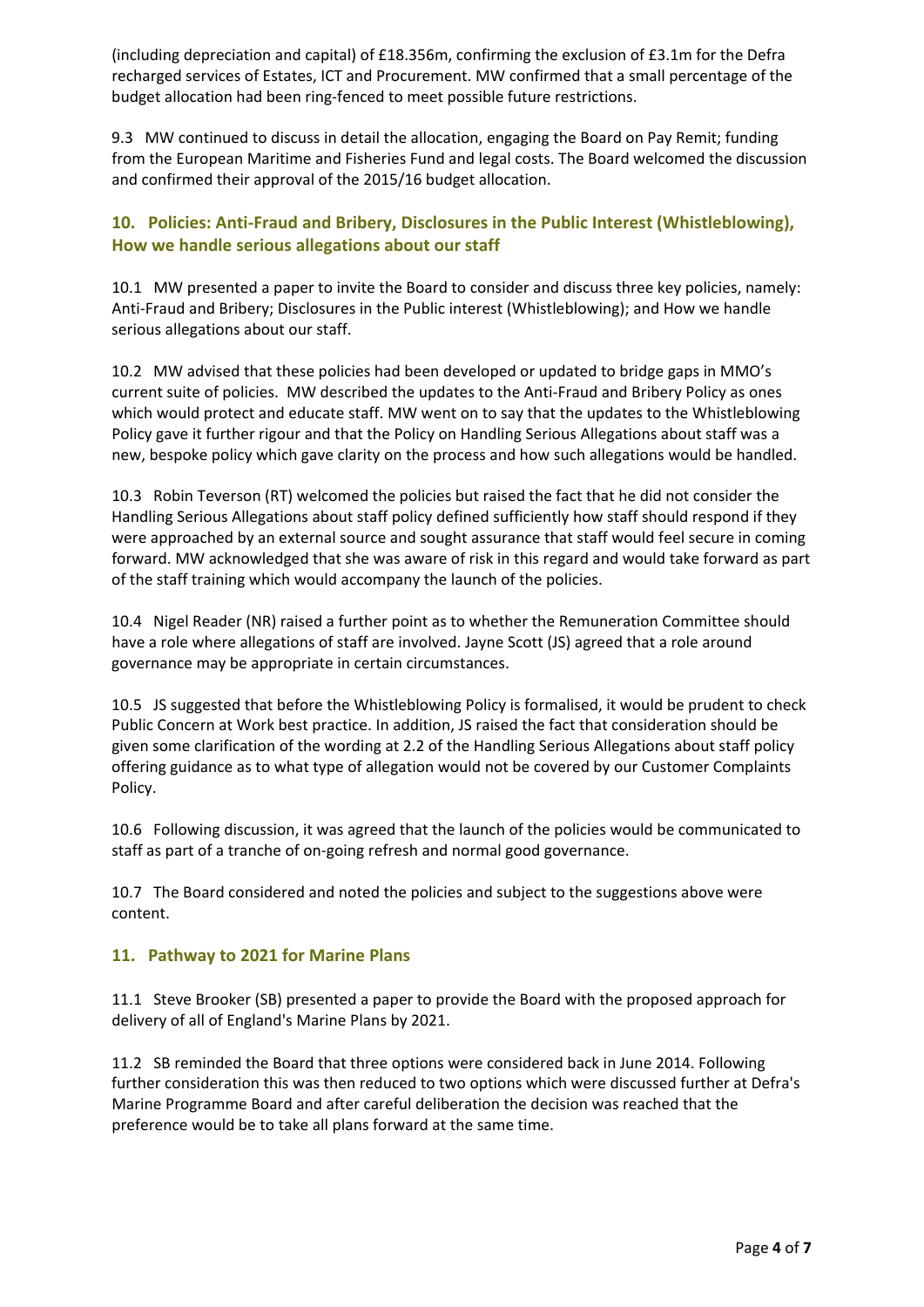11.3 SB described the approach would be to bring in a Programme Management resource to support the team and there would also be a Marine Planning Programme Board chaired by the Chief Executive with relevant representatives from cross government sponsors.

11.4 The Board discussed the approaches adopted by the devolved administrations and recognised that the EU had not yet defined criteria on Marine Planning which may have an impact further down the line.

11.5 JL asked if a resource assessment had been carried out to support delivery of the Marine Plans and SB confirmed this would be a task for the appointed Programme Manager. JT remarked that he had little doubt that MMO did not currently have the resources required and he would be asking the Programme Manager to manage the project on a month by month basis.

11.6 NR asked for clarification on the next steps and SB advised that if the Board were in support of Option 2, the proposal would then go to Defra's Marine Programme Board. SB explained that there was an understanding that whilst the preferred option was recognised to be the MMO's decision, Defra were and had been sighted throughout the process.

11.7 RT suggested that an official from DG Mare could be invited to sit on the Marine Planning Programme Board. JT acknowledged that Defra had previously acted as the interface with Brussels however agreed that this would be something to explore.

11.8 The Board were content to approve Option 2 as the preferred approach for delivering the remaining six marine plans for England.

**Action 35/05:** Consideration is given to inviting a representative from DG Mare to sit on the Marine Planning Programme Board

**Action 35/06:** Option 2 to be taken to Defra's Marine Programme Board as the preferred option

# **12. Delegation of Marine Licensing powers**

12.1 SB presented a paper to provide the Board with a proposal for delegating marine licensing powers to eligible bodies and to gain their approval of the proposal.

12.2 SB explained that wherever possible the MMO were committed to reducing the burden on applicants and due to concerns in the Thames Estuary discussions with the Port of London Authority (PLA) and Government had commenced.

12.3 SB stated that the paper presented generic criteria for delegation of Marine Licensing powers which would apply to other organisations however at this stage the discussions related only to PLA.

12.4 Rob James (RJ) congratulated SB on an excellent paper and commented on the reference to reviewing delegated powers at 3.11 after five years. RJ questioned the requirement for an earlier 'get out' and made further points asking if a cost analysis (savings or otherwise had been carried out) and if there were other bodies with an interest in receiving delegation.

12.5 SB agreed that it would be inappropriate to go for a five year review and confirmed that there would need to be alignment of the auditing and review period, pointing out that as audits would be at the expense of the delegated body, this would need to be made explicit in the proposal.

12.6 SB confirmed that he was not aware of others with immediate interest and confirmed there would be a review of the costs of each application and PLA would require use the MMO licensing system and would therefore pay towards that.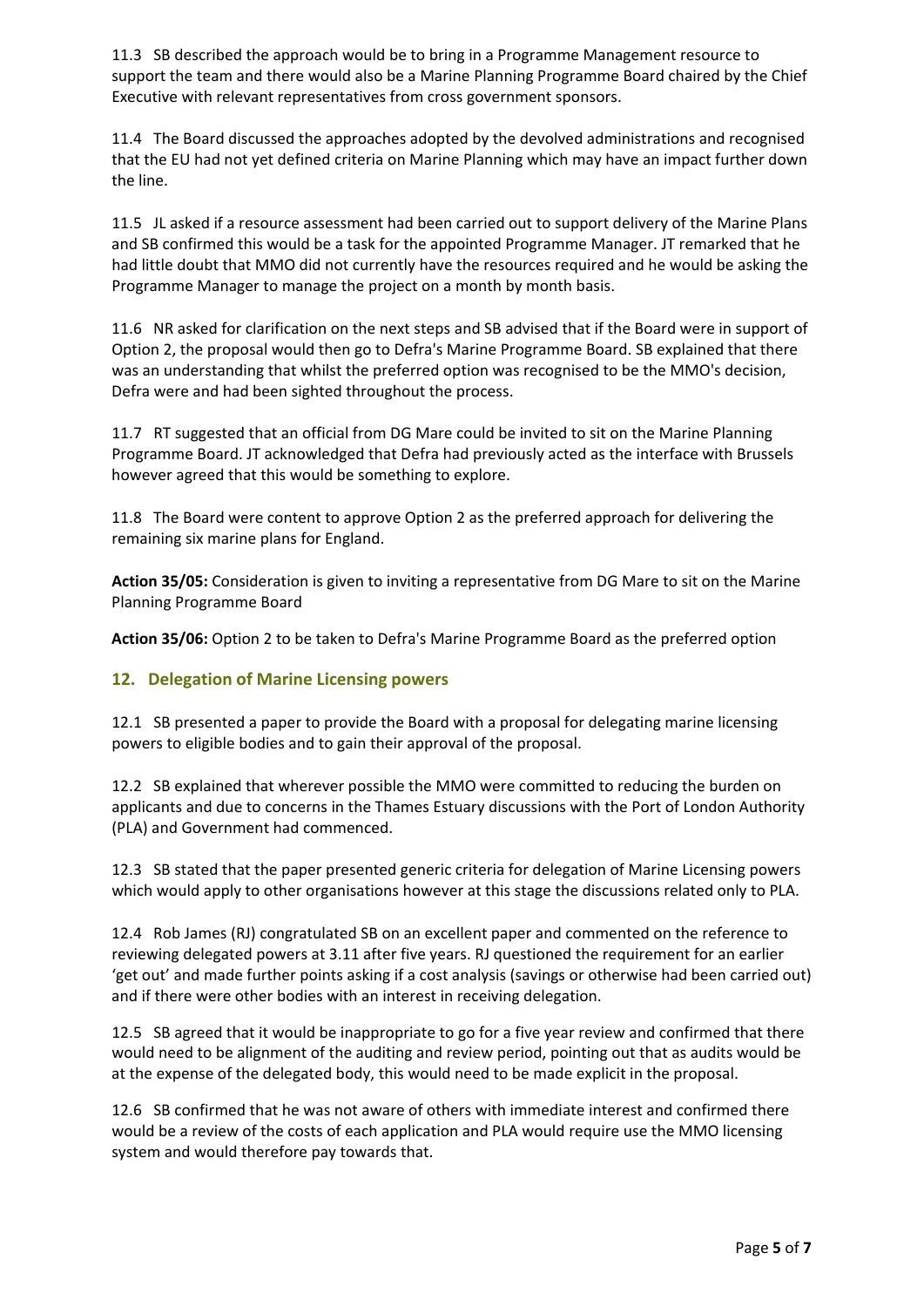12.7 JS stated that a termination clause should be added to the proposal and this was agreed.

12.8 The Board had further discussions regarding other potential applicants and criteria for ensuring that standards were upheld.

12.9 DH pointed out that the proposal document sets out the framework and the Board would be invited to approve in each instance.

12.10 The Board approved the proposals, subject to the adjustments discussed and agreed.

## **13. Timetable for approving the 2014/15 Annual Report and Accounts**

13.1 The Board considered a paper to agree the timetable for engaging in and approving the MMO's Annual Report and Accounts in readiness for signature in July 2015.

13.2 The Board considered the proposal and were content to approve the timetable as set out.

### **14. Remuneration Committee: 2014 Annual Report and Terms of Reference (April 2015)**

14.1 JS invited the Board to consider the Remuneration Committee's 2014 Annual Report and approve the revised Terms of Reference. JS confirmed that the Terms of Reference had been revised to reflect lessons learned on roles and responsibilities. The Board welcomed the Annual Report and it was agreed that reporting would move from calendar year basis to reporting by financial year.

14.2 The Board considered and discussed the revised Terms of Reference. The Board discussed the substance of 2.4, which reflected on the Committee's role in the HR Strategy. JS confirmed she would consider.

**Action 35/07:** JS to alter wording at 2.4 of the Terms of Reference to reflect Board discussion

14.3 The Board thanks JS for presenting the two items. The Board formally noted the Annual Report and approved the revised Terms of Reference, subject to minor amendment at 2.4.

### **15. Spend over £250k: MCMS development**

15.1 MW invited the Board to note approval to a matter delegated to the Board through the MMO's Financial Scheme of Delegations. MW outlined the background to this matter and the current position with regards the planned procurement. The Board confirmed that they were to content to note that the proposal had been considered and agreed by Sir Bill Callaghan, in accordance with the MMO's Financial Scheme of Delegations.

# **16. CEO and Director Report, including Finance Report**

16.1 JT requested feedback on the new style of report and the Board welcomed the new layout and content. The Board had a consensus of opinion that they preferred to have the full Finance Report. JT invited Board members to raise any of the reported issues which they would like to discuss in more detail.

16.2 Derek Langslow (DL) asked if there were any further developments on Rame Head. DH confirmed that the evidence had not changed and that Cefas were carrying out further analysis around a feature of mud which had been identified by Natural England following a survey. DH explained that until the outcome of the Cefas analysis was determined, no further work or disposal would be carried out. DH said the existence of the evidence of mud was in the public domain and alternative sites were being explored.